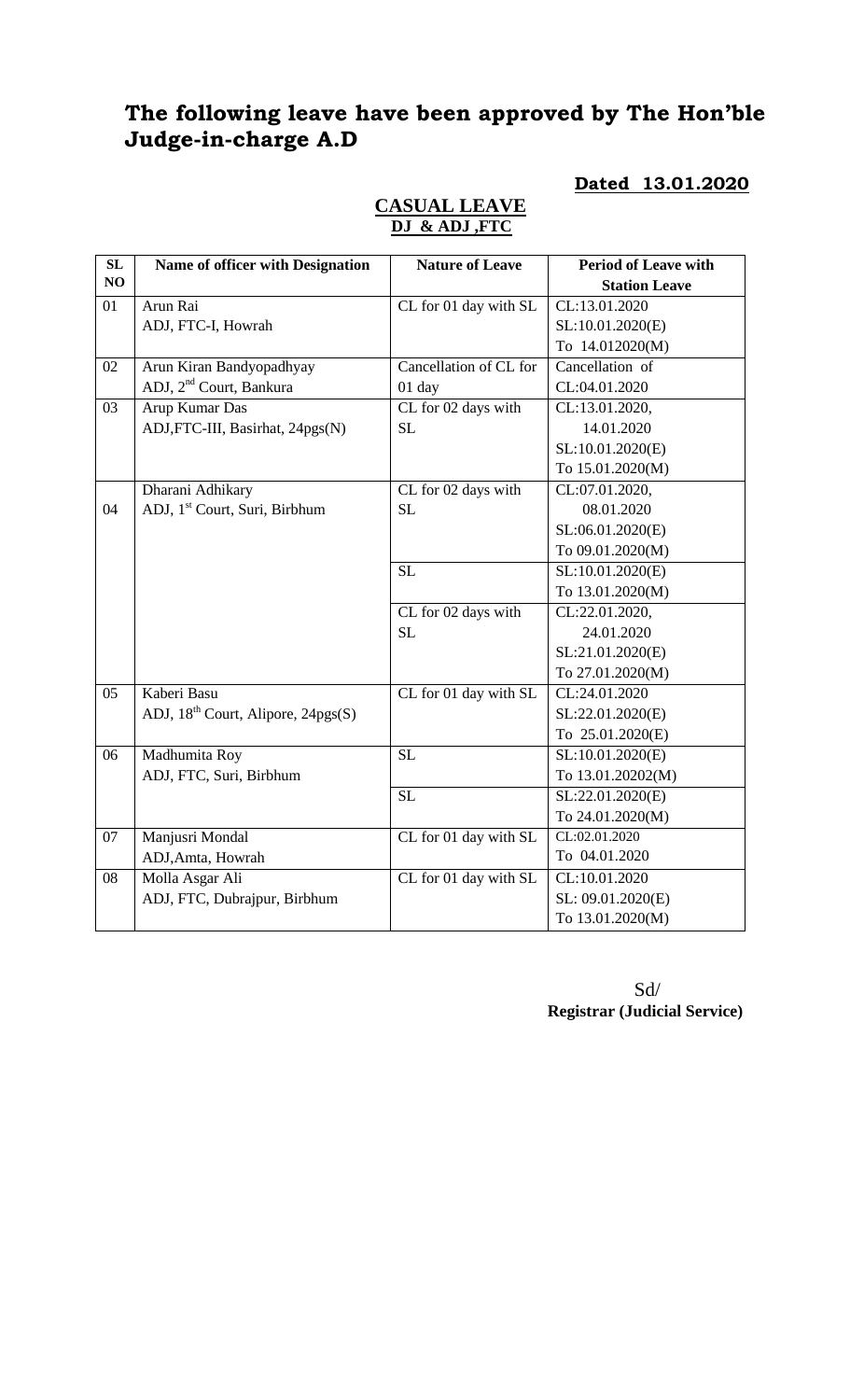### **The following leave have been approved by the Hon'ble Judge-in-Charge A.D.**

### **Dated : 13.01.2020**

# **DJ / ADJ**

| <b>SL</b><br>N <sub>O</sub> | Name of officer with Designation                                         | <b>Nature of Leave</b>   | <b>Period of Leave with Station Leave</b> |
|-----------------------------|--------------------------------------------------------------------------|--------------------------|-------------------------------------------|
| 01.                         | Sri Sukhendu Das<br>DJ, Dakshin Dinajpur,<br><b>Balurghat</b>            | Earned Leave for 03 days | From 20.01.2020 to 22.01.2020             |
| 02.                         | Smt. Sarbani Mallik Chattopadhyay,<br>ADJ, 1 <sup>st</sup> Court, Howrah | Earned Leave for 05 days | From 13.01.2020 to 17.01.2020             |
| 03.                         | Sri Kausik Bhattacharyya<br>District Judge, Paschim Bardhaman            | Earned Leave for 03 days | From 16.01.2020 to 18.01.2020             |

#### **JM**

| <b>SL</b><br>NO | Name of officer with Designation            | <b>Nature of Leave</b>          | <b>Period of Leave with Station Leave</b> |
|-----------------|---------------------------------------------|---------------------------------|-------------------------------------------|
| 04.             | Smt. Sreeparna Routh<br>JM, Khatra, Bankura | Child Care Leave for 22<br>days | From 31.01.2020 to 21.02.2020             |

Sd/-

# **Registrar (Judicial Service)**